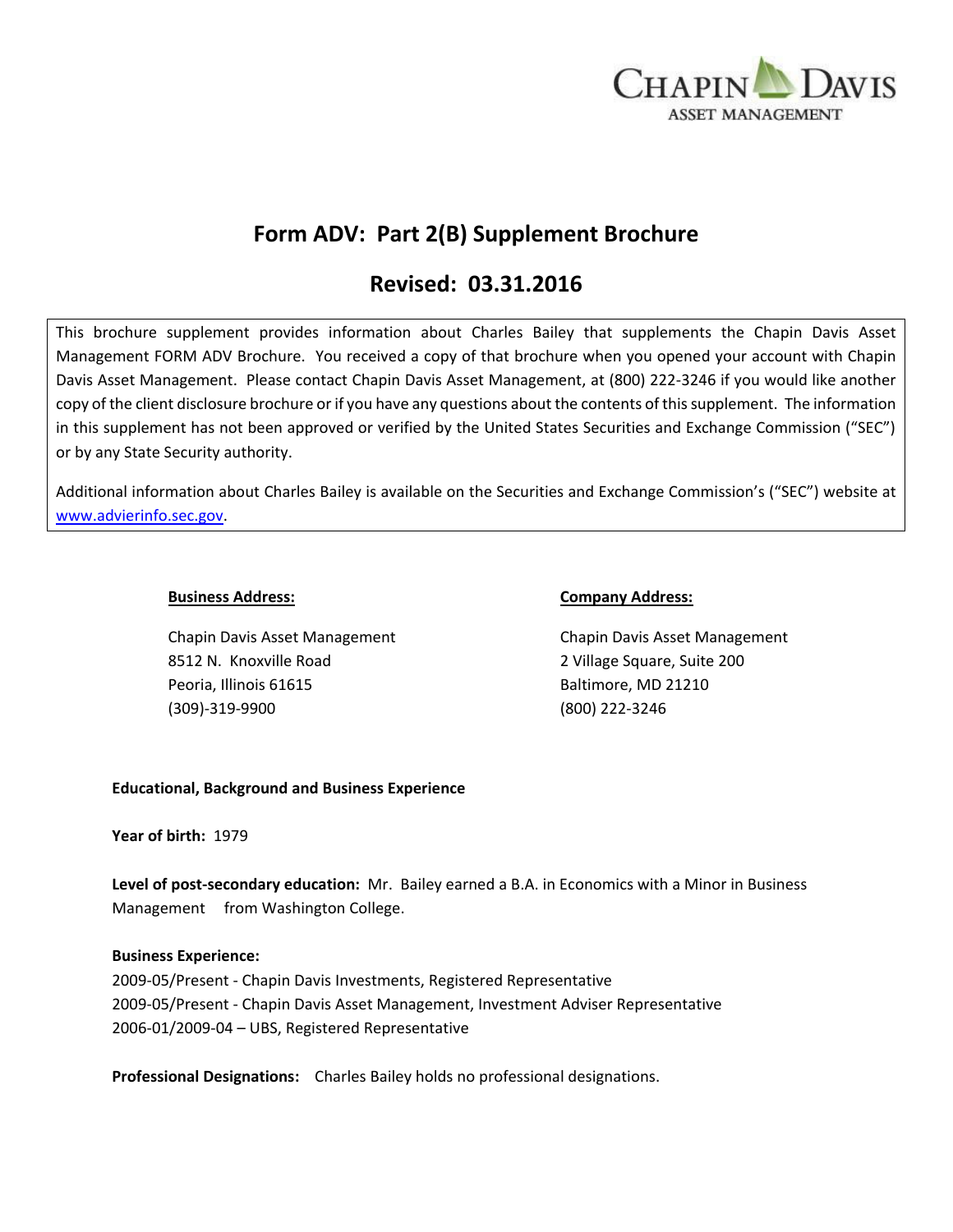### **Disciplinary Action**

Chapin Davis Asset Management discloses facts regarding any legal or disciplinary events that it deems to be material to a client considering Charles Bailey to act as their Investment Advisor Representative. Chapin Davis Asset Management is not aware of any events applicable to this item. FINRA's Brokercheck® [http://www.brokercheck.finra.org](http://www.brokercheck.finra.org/) may have additional information regarding the disciplinary history of Charles Bailey that is not included in this brochure supplement.

### **Other Business Activities**

In addition to being an Investment Advisor Representative with Chapin Davis Asset Management, Charles Bailey is also a Registered Representative at Chapin Davis Investments, a Broker/Dealer. Charles Bailey spends more than 10% of his time acting in both capacity. As an Investment Advisor Representative and Registered Representative, Charles Bailey can offer clients both advisory programs and services and non-advisory programs. This may present a conflict of interest. However, as an Investment Advisor Representative of Chapin Davis Asset Management, Charles Bailey has a responsibility to make recommendations that are in the best interest of each customer.

### **Additional Compensation**

Product companies (including our affiliates) with which we have agreements work with Chapin Davis Asset Management and our financial advisors to provide education and other support to help distribute their products. These companies may pay for training and education events, seminars or other similar events for employees, financial advisors, clients and prospective clients. They may also reimburse entertainment. A financial advisor may also receive a service fee, expense reimbursement, or other payments from other companies. These service fees, as well as incentive programs and cash and/or noncash compensation, all are strictly regulated by the SEC and Financial Industry Regulatory Authority, as well as Chapin Davis Asset Management internal compliance policies.

Your Financial Advisor may also engage in the sale of insurance products as a licensed agent or broker of Chapin Davis Insurance. In your Financial Advisors' capacity as a registered representative of a broker dealer, or as a licensed insurance agent or broker, your financial advisor will receive brokerage and insurance commissions for these services.

#### **Supervision**

Investment Advisor Representatives' activities are supervised by registered principals in their office of supervisory jurisdiction and individuals therein, including any or all of the following Investment Advisor Representatives' direct registered principals, central supervision personnel who report to the Chief Compliance Officer of Chapin Davis Asset Management.

| Supervisor:          | <b>Stephanie N. Elliott</b> |
|----------------------|-----------------------------|
| Title:               | COO & CCO                   |
| <b>Phone number:</b> | (800) 222-3246              |